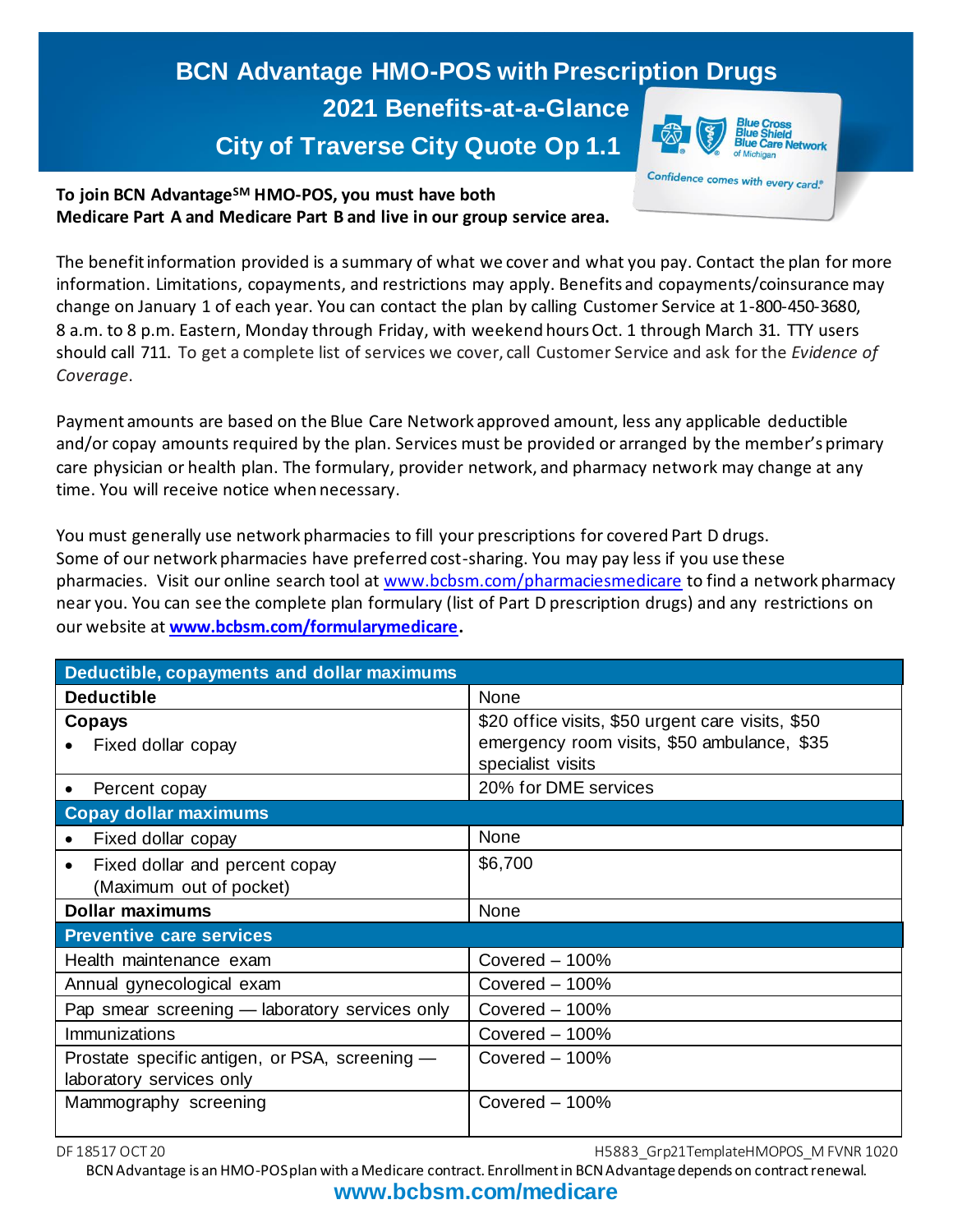| <b>Physician office services</b>                                                         |                                                                                                                                                                  |
|------------------------------------------------------------------------------------------|------------------------------------------------------------------------------------------------------------------------------------------------------------------|
| Office visits                                                                            | Covered – copay \$20                                                                                                                                             |
| Online visits                                                                            | Covered - copay \$20                                                                                                                                             |
| Consulting specialist care*                                                              | Covered - copay \$35                                                                                                                                             |
| <b>Emergency medical care</b>                                                            |                                                                                                                                                                  |
| Hospital emergency room - copay waived if<br>admitted, inpatient hospital benefits apply | Covered - copay \$50                                                                                                                                             |
| Urgent care center                                                                       | Covered - copay \$50                                                                                                                                             |
| Ambulance services - medically necessary                                                 | Covered - copay \$50, ground and air service                                                                                                                     |
| <b>Diagnostic care</b>                                                                   |                                                                                                                                                                  |
| Laboratory and pathology tests                                                           | Covered – 100%, office visit copay may apply per<br>member, per visit                                                                                            |
| Diagnostic tests and X-rays                                                              | Covered – 100%, office visit copay may apply per<br>member, per visit                                                                                            |
| High-technology imaging (includes MRI, MRA, CT<br>scan, PET)                             | Covered – copay \$150                                                                                                                                            |
| <b>Hospital care</b>                                                                     |                                                                                                                                                                  |
| Inpatient physician care, general nursing care,<br>hospital services and supplies        | Covered-100% unlimited days                                                                                                                                      |
| <b>Outpatient surgery</b>                                                                | Covered-100%                                                                                                                                                     |
| <b>Alternatives to hospital care</b>                                                     |                                                                                                                                                                  |
| Skilled nursing care                                                                     | Covered – 100%, up to 100 days per benefit period                                                                                                                |
| Home health care                                                                         | Covered - 100%, physician visit copay may apply                                                                                                                  |
| <b>Surgical services</b>                                                                 |                                                                                                                                                                  |
| Surgery - includes all related surgical services<br>and anesthesia                       | Covered - 100%                                                                                                                                                   |
| Human organ transplants                                                                  | Covered- 100%, subject to medical criteria                                                                                                                       |
| Mental health care and substance use treatment                                           |                                                                                                                                                                  |
| Inpatient mental health and substance use care                                           | <b>Mental Health Care:</b><br>Covered - 100%, unlimited days. Prior authorization<br>required.<br><b>Substance Abuse Care:</b><br>Covered - 100%, unlimited days |
| Outpatient mental health care                                                            | Covered - 100%, unlimited visits                                                                                                                                 |
| Outpatient substance use care                                                            | Covered - 100%, unlimited visits                                                                                                                                 |
| <b>Other services</b>                                                                    |                                                                                                                                                                  |
| Allergy testing and therapy                                                              | Covered – 100%, office visit copay may apply per<br>member, per visit                                                                                            |
| Allergy injections                                                                       | Covered - 100%, office visit copay may apply per<br>member, per visit                                                                                            |
| Chiropractic spinal manipulation*                                                        | Covered - copay \$20                                                                                                                                             |
| Outpatient physical, speech and occupational<br>therapy                                  | Covered $-$ copay \$35                                                                                                                                           |
| Durable medical equipment                                                                | Covered - 80%                                                                                                                                                    |
| Prosthetic and orthotic appliances                                                       | Covered - 100%                                                                                                                                                   |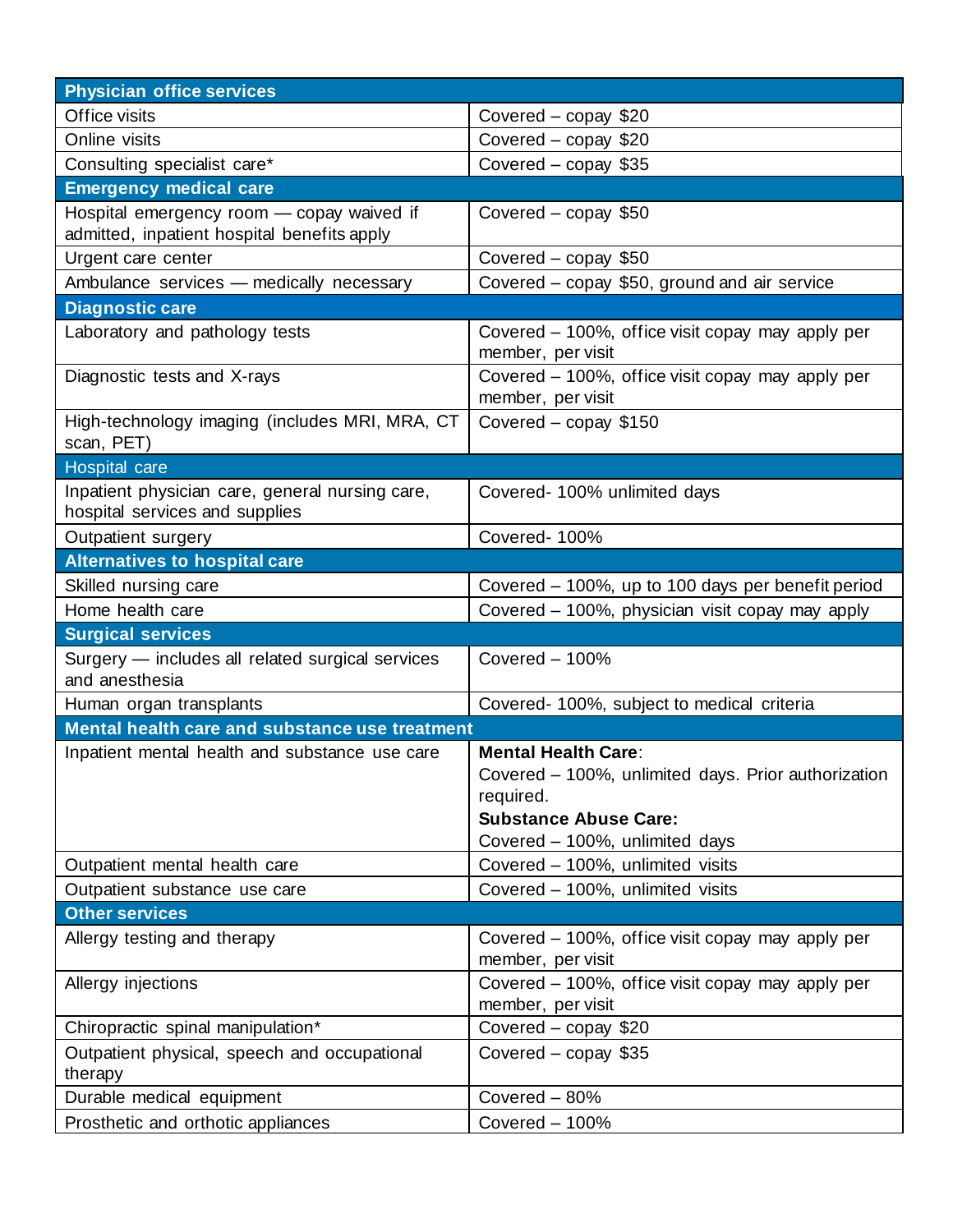| Radiation therapy                                                                                                                                                                                                                                                                                     | Covered - 100%, office visit copay may apply per<br>member, per visit                                                                                                                                                                                                                                 |
|-------------------------------------------------------------------------------------------------------------------------------------------------------------------------------------------------------------------------------------------------------------------------------------------------------|-------------------------------------------------------------------------------------------------------------------------------------------------------------------------------------------------------------------------------------------------------------------------------------------------------|
| Vision                                                                                                                                                                                                                                                                                                | Eye Exam-\$5 copay, one exam every 12 months;<br>Lenses and frames- one pair every 12 months                                                                                                                                                                                                          |
| <b>Hearing Aid</b>                                                                                                                                                                                                                                                                                    | Binaural hearing aids and exam every 36 months<br>covered 100%                                                                                                                                                                                                                                        |
| SilverSneakers <sup>®</sup> fitness benefit, includes:<br>A fitness center membership at any<br>participating location across the country<br>Conditioning classes, exercise equipment,<br>$\bullet$<br>pool, sauna and other available amenities<br>Customized SilverSneakers classes and<br>seminars | \$0 copay for fitness services.<br>Fitness services must be provided at SilverSneakers<br>participating locations. You can find a location or<br>request SilverSneakers Steps information at<br>www.silversneakers.com or 1-866-584-7352,<br>Monday - Friday, 8 a.m. to 8 p.m. TTY users call<br>711. |
| <b>Other services cont'd</b>                                                                                                                                                                                                                                                                          |                                                                                                                                                                                                                                                                                                       |
| SilverSneakers <sup>®</sup> fitness benefit, cont'd<br>Online classes<br>SilverSneakers apps<br>SilverSneakers is a registered trademark of Tivity<br>Health, Inc. © 2020 Tivity Health, Inc. All rights<br>reserved.                                                                                 |                                                                                                                                                                                                                                                                                                       |
| <b>Prescription drugs</b>                                                                                                                                                                                                                                                                             |                                                                                                                                                                                                                                                                                                       |
| Formulary drug - Tier 1 - preferred generic<br>Formulary drug - Tier 2 - generic                                                                                                                                                                                                                      | Covered -<br>Standard Pharmacy: \$10 copay up to a 31-day<br>supply<br>Preferred Pharmacy: \$3 copay up to a 31-day<br>supply<br>Covered -<br>Standard Pharmacy: \$10 copay up to a 31-day                                                                                                            |
|                                                                                                                                                                                                                                                                                                       | supply<br>Preferred Pharmacy: \$3 copay up to a 31-day<br>supply                                                                                                                                                                                                                                      |
| Formulary drug - Tier 3 - preferred brand name                                                                                                                                                                                                                                                        | Covered -<br>Standard Pharmacy: \$40 copay up to a 31-day<br>supply<br>Preferred Pharmacy: \$30 copay up to a 31-day<br>supply                                                                                                                                                                        |
| Formulary drug - Tier 4 - nonpreferred drugs                                                                                                                                                                                                                                                          | Covered -<br>Standard Pharmacy: \$40 copay up to a 31-day<br>supply<br>Preferred Pharmacy: \$30 copay up to a 31-day<br>supply                                                                                                                                                                        |
| Formulary drug - Tier 5 - specialty drugs                                                                                                                                                                                                                                                             | Covered -<br>Standard Pharmacy: \$40 copay up to a 31-day<br>supply<br>Preferred Pharmacy: \$30 copay up to a 31-day<br>supply                                                                                                                                                                        |
| Mail-order prescription drugs                                                                                                                                                                                                                                                                         | Covered - Three times the applicable generic and<br>brand copay for a 32-day to a 90-day supply                                                                                                                                                                                                       |